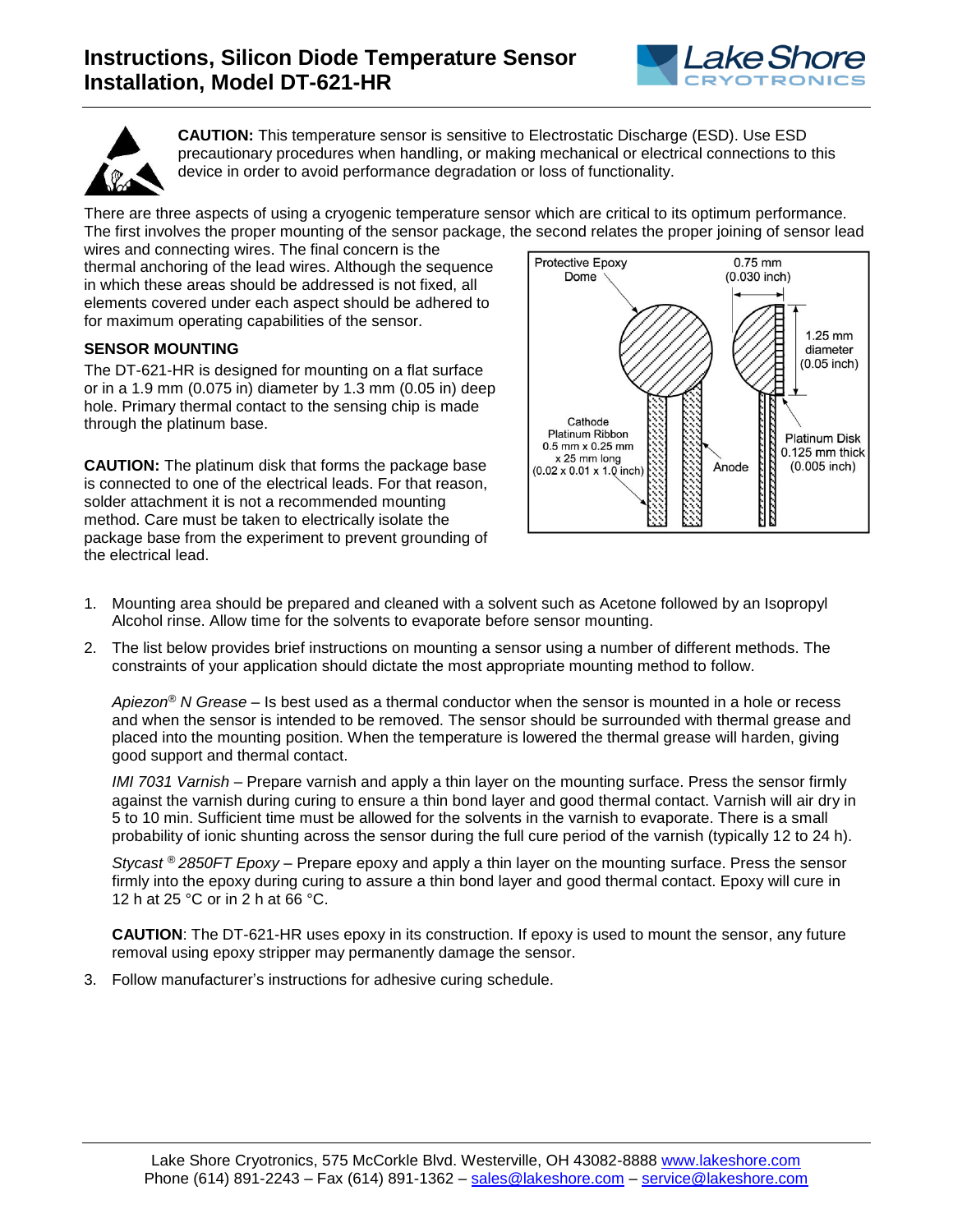## **LEAD ATTACHMENT**

1. Although the DT-621-HR sensor package is a two-lead device, measurements should be preferably made using a four-wire configuration to avoid uncertainties associated with lead resistance.

*Two-lead measurement scheme* – The leads used to measure the voltage are also the current carrying leads. The resultant voltage measured at the instrument is the sum of the temperature sensor voltage and the voltage drop across the two leads. (See Figure 1A.)

*Four-lead measurement scheme* – The current is confined to one pair of current leads with the sensor voltage measured across the voltage leads. (See Figure 1B.)

- 2. Lead Polarity: When viewed with the base down (the base is the largest flat surface) and the leads towards the observer, the positive lead (anode) is on the right and the negative (cathode) is on the left.
- 3. Strip the insulation from the connecting wires by delicately scraping with a razor blade, fine sand paper, or steel wool. Phosphor-bronze or manganin wire, in sizes 32 or 36 AWG, is commonly used as the connecting lead wire. These wires have low thermal conductivity and high resistivity which help minimize the heat flow through the leads. Typical wire insulation is Polyvinyl Formal (Formvar™) or Polyimide (ML). Formvar™ insulation has better mechanical properties such as abrasion resistance and flexibility. Polyimide insulation has better resistance to chemical solvents and burnout.





A. Two-Lead Measurement Scheme

B. Four-Lead Measurement Scheme

Figure 1. Two-Lead Versus Four-Lead Measurements

- 4. DT-621-HR sensor leads (Pt) can be easily soldered if an acidic flux is used. One suitable flux is "Stay Clean Solder and Tinning Flux" (J.W. Harris Company, Cincinnati, Ohio). Use appropriate solder with respect to temperature (recommend Sn60/Pb40 for up to 400 K).
- 5. The "Stay Clean Solder and Tinning Flux" is acidic. Hence, after soldering, clean off the residual flux with a solvent which is "basic" in nature. (For example, baking soda dissolved in water will also work.)
- 6. Join one sensor lead with two of the connector wires. Apply the soldering iron to the connector wire above the joint area until the solders melt, then remove the iron. Repeat for the other set of connector wires and the other sensor lead. Heat sinking the mounting surface of the sensor with a flat jaw alligator clip is good practice to eliminate heat build up at the sensor element.
- 7. Avoid putting stress on the device leads and leave enough slack to allow for the thermal contractions that occur during cooling which could fracture a solder joint or lead. Some epoxies and shrink tubing can put enough stress on lead wires to break them.

## **HEAT SINKING/THERMAL ANCHORING**

- 1. Since the area being measured is read through the base of the sensor, heat flow through the connecting leads can create an offset between the sensor chip and the true sample temperature. Thermal anchoring of the connecting wires is necessary to assure that the sensor and the leads are at the same temperature as the sample.
- 2. Connecting wires should be thermally anchored at several temperatures between room temperature and cryogenic temperatures to guarantee that heat is not being conducted through the leads to the sensing element. Two different size copper bobbins are available from Lake Shore for heat sinking connecting leads: P/N 9007-900 and 9007-901.
- 3. If connecting wires have a thin insulation such as Formvar™ or Polyimide, a simple thermal anchor can be made by winding the wires around a copper post, bobbin, or other thermal mass. A minimum of five wraps around the thermal mass should provide sufficient thermal anchoring. However, if space permits, additional wraps are recommended for good measure.